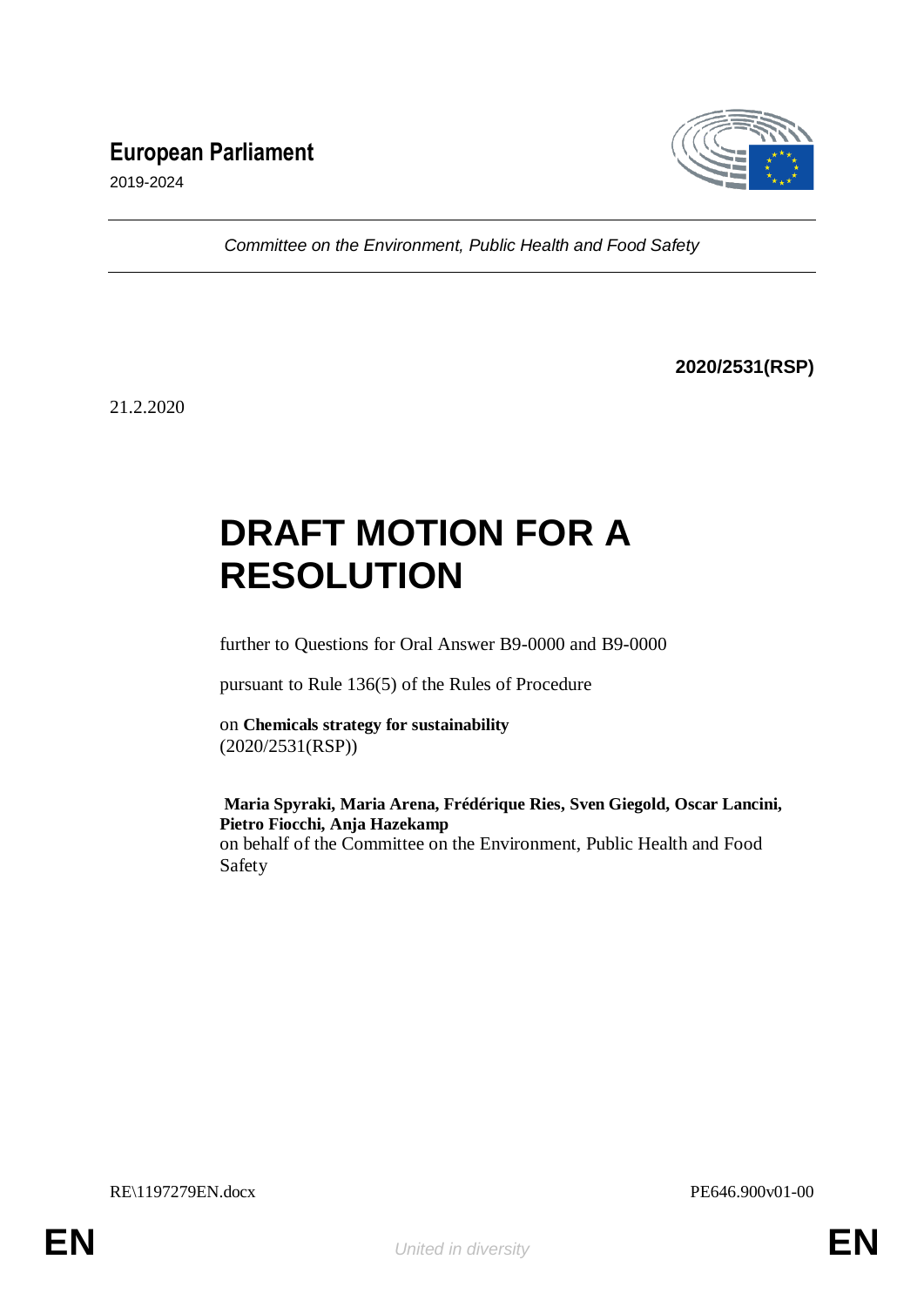#### **B9-0000/2020**

### **European Parliament resolution on a chemicals strategy for sustainability (2020/2531(RSP))**

#### *The European Parliament*,

- having regard to the Charter of Fundamental Rights of the European Union,
- having regard to Decision No 1386/2013/EU of the European Parliament and of the Council of 20 November 2013 on a General Union Environment Action Programme to 2020 'Living well, within the limits of our planet' (the '7th EAP'), and its vision to 2050,
- having regard to Regulation (EC) No 1907/2006 of the European Parliament and of the Council of 18 December 2006 concerning the Registration, Evaluation, Authorisation and Restriction of Chemicals (REACH), establishing a European Chemicals Agency (the 'REACH Regulation'),
- having regard to Regulation (EC) No 1272/2008 of the European Parliament and of the Council of 16 December 2008 on classification, labelling and packaging of substances and mixtures (the 'CLP Regulation'),
- having regard to Regulation (EU) No 528/2012 of the European Parliament and of the Council of 22 May 2012 concerning the making available on the market and use of biocidal products,
- having regard to Regulation (EC) No 1107/2009 of the European Parliament and of the Council of 21 October 2009 concerning the placing of plant protection products on the market,
- having regard to Regulation (EU) 2019/1021 of the European Parliament and of the Council of 20 June 2019 on persistent organic pollutants,
- having regard to Regulation (EU) No 649/2012 of the European Parliament and of the Council of 4 July 2012 concerning the export and import of hazardous chemicals
- having regard to Regulation (EU) 2019/1381 of the European Parliament and of the Council of 20 June 2019 on the transparency and sustainability of the EU risk assessment in the food chain,
- having regard to Directives (EU) 2017/2398 of 12 December 2017, Directive (EU) 2019/130 of 16 January 2019 and Directive 2019/983 of 5 June 2019 of the European Parliament and of the Council, amending Directive 2004/37/EC on the protection of workers from the risks related to exposure to carcinogens or mutagens at work,
- having regard to Directive 2010/63/EU of the European Parliament and of the Council of 22 September 2010 on the protection of animals used for scientific purposes,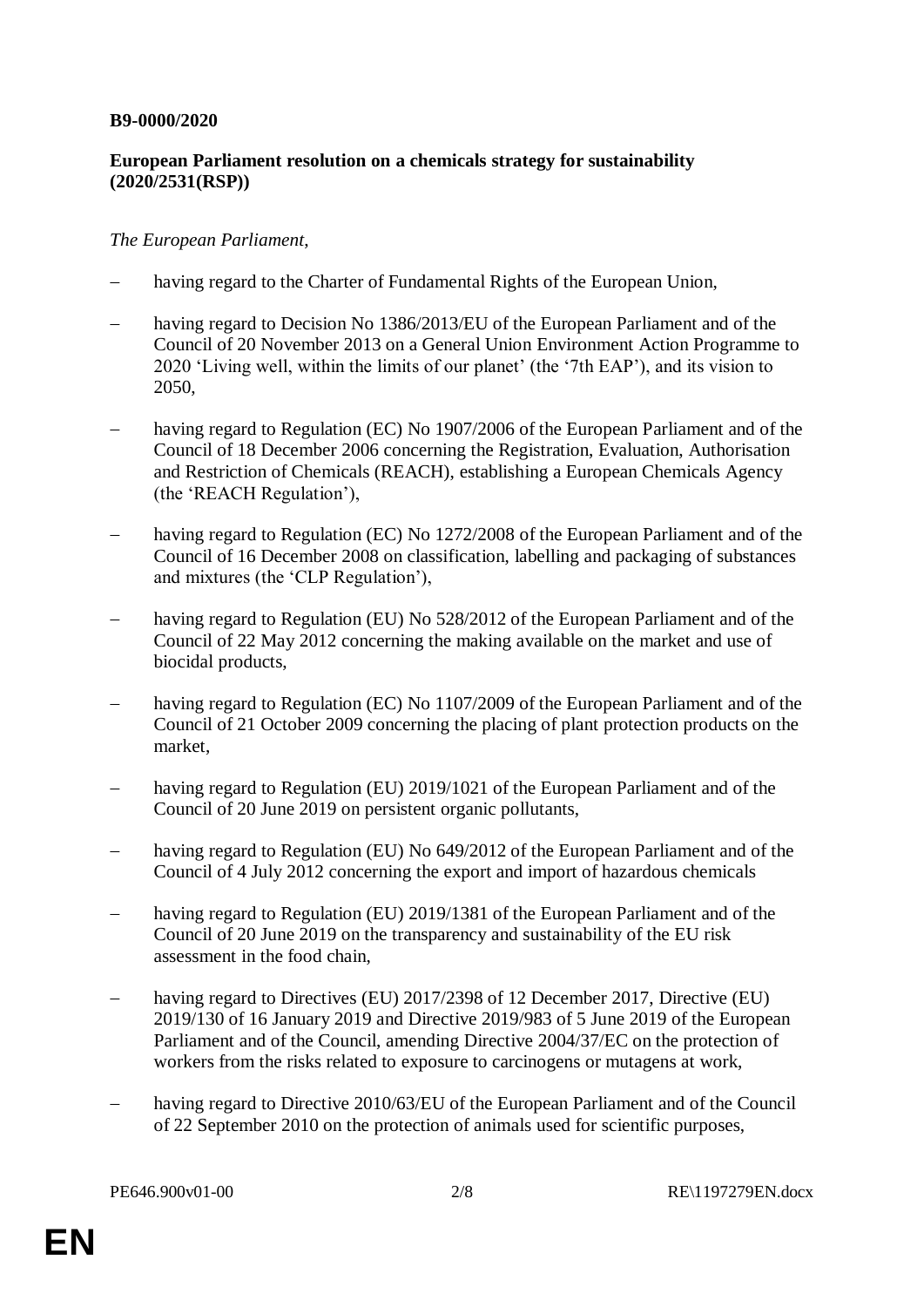- having regard to the Council conclusions of 26 June 2019 entitled 'Towards a Sustainable Chemicals Policy Strategy of the Union',
- having regard to the United Nations 2030 Agenda for Sustainable Development and to the Sustainable Development Goals (SDGs),
- having regard to the Council conclusions of 4 October 2019 entitled 'More circularity Transition to a sustainable society',
- having regard to the political guidelines for the European Commission 2019-2024, in particular to the zero-pollution ambition for Europe,
- having regard to the Commission Communication of 11 December 2019 entitled 'The European Green Deal' (COM(2019)640),
- having regard to the Commission Communication of 28 November 2018 entitled 'A Clean Planet for all A European strategic long-term vision for a prosperous, modern, competitive and climate neutral economy' (COM(2018)0773) and to the In-depth analysis in support of this communication<sup>1</sup>,
- having regard to the Commission Communication of 5 March 2018 entitled 'Commission General Report on the operation of REACH and review of certain elements - Conclusions and Action' (COM(2018)116) and to the accompanying staff working document,
- having regard to the Commission Communication of 7 November 2018 entitled 'Towards a comprehensive European Union framework on endocrine disruptors' (COM(2018)734),
- having regard to the Commission Communication of 7 November 2018 entitled 'Review of Regulation (EC) No 1223/2009 of the European Parliament and of the Council on cosmetic products with regard to substances with endocrine-disrupting properties' (COM(2018)739),
- having regard to the Commission Communication of 25 June 2019 entitled 'Findings of the Fitness Check of the most relevant chemicals legislation (excluding REACH) and identified challenges, gaps and weaknesses' (COM(2019)264),
- having regard to its resolution of 24 April 2009 on regulatory aspects of nanomaterials (2008/2208(INI)),
- having regard to its resolution of 9 July 2015 on resource efficiency: moving towards a circular economy (2014/2208(INI)),
- having regard to its resolution of 17 April 2018 on the implementation of the 7th Environment Action Programme (2017/2030(INI)),

<u>.</u>

<sup>&</sup>lt;sup>1</sup> [https://ec.europa.eu/clima/sites/clima/files/docs/pages/com\\_2018\\_733\\_analysis\\_in\\_support\\_en\\_0.pdf](https://ec.europa.eu/clima/sites/clima/files/docs/pages/com_2018_733_analysis_in_support_en_0.pdf)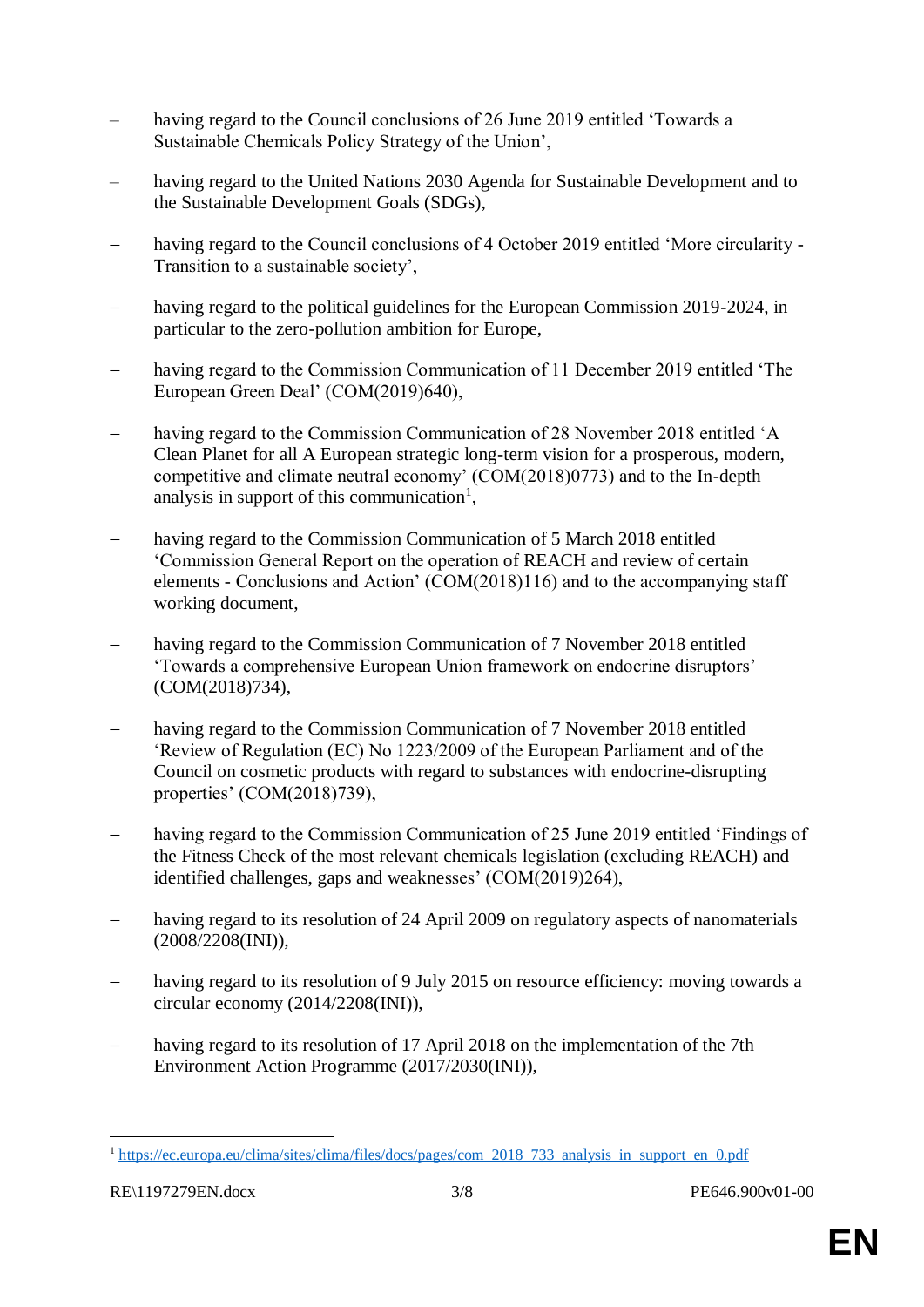- having regard to its resolution of 13 September 2018 on implementation of the circular economy package: options to address the interface between chemical, product and waste legislation (2018/2589(RSP)),
- having regard to the Commission communication of 16 January 2018 on the implementation of the circular economy package: options to address the interface between chemical, product and waste legislation (COM(2018)0032), and to the accompanying Commission staff working document (SWD(2018)0020),
- having regard to its resolution of 13 September 2018 on a European strategy for plastics in a circular economy (2018/2035(INI)),
- having regard to its resolution of 13 September 2018 on the implementation of the Plant Protection Products Regulation (EC) No 1107/2009 (2017/2128(INI)),
- having regard to its resolution of 16 January 2019 on the Union's authorisation procedure for pesticides (2018/2153(INI)),
- having regard to its resolution of 12 February 2019 on the implementation of Directive 2009/128/EC on the sustainable use of pesticides (2017/2284(INI))),
- having regard to its resolution of 18 April 2019 on a comprehensive European Union framework on endocrine disruptors (2019/2683(RSP))),
- having regard to its resolution of 15 January 2020 on the European Green Deal (2019/2956(RSP)),
- having regard to its resolution of x X 2020 on a strategic approach to pharmaceuticals in the environment (2019/2816(RSP)),
- having regard to the United Nations Environment Programme report of 29 April 2019 entitled 'Global Chemicals Outlook II - From Legacies to Innovative Solutions: Implementing the 2030 Agenda for Sustainable Development',
- having regard to the European Environment Agency report of 4 December 2019 entitled 'The European environment - state and outlook 2020' (SOER 2020),
- having regard to the study of August 2017 commissioned by the European Commission entitled 'Study for the strategy for a non-toxic environment of the 7th Environment Action Programme'<sup>2</sup>,
- having regard to the study of January 2019 and updated May 2019 commissioned by the PETI Committee of the European Parliament entitled 'Endocrine Disruptors: From Scientific Evidence to Human Health Protection'<sup>3</sup>,

1

<sup>2</sup> <https://op.europa.eu/s/nJFb>

<sup>3</sup> [http://www.europarl.europa.eu/RegData/etudes/STUD/2019/608866/IPOL\\_STU\(2019\)608866\\_EN.pdf](http://www.europarl.europa.eu/RegData/etudes/STUD/2019/608866/IPOL_STU(2019)608866_EN.pdf)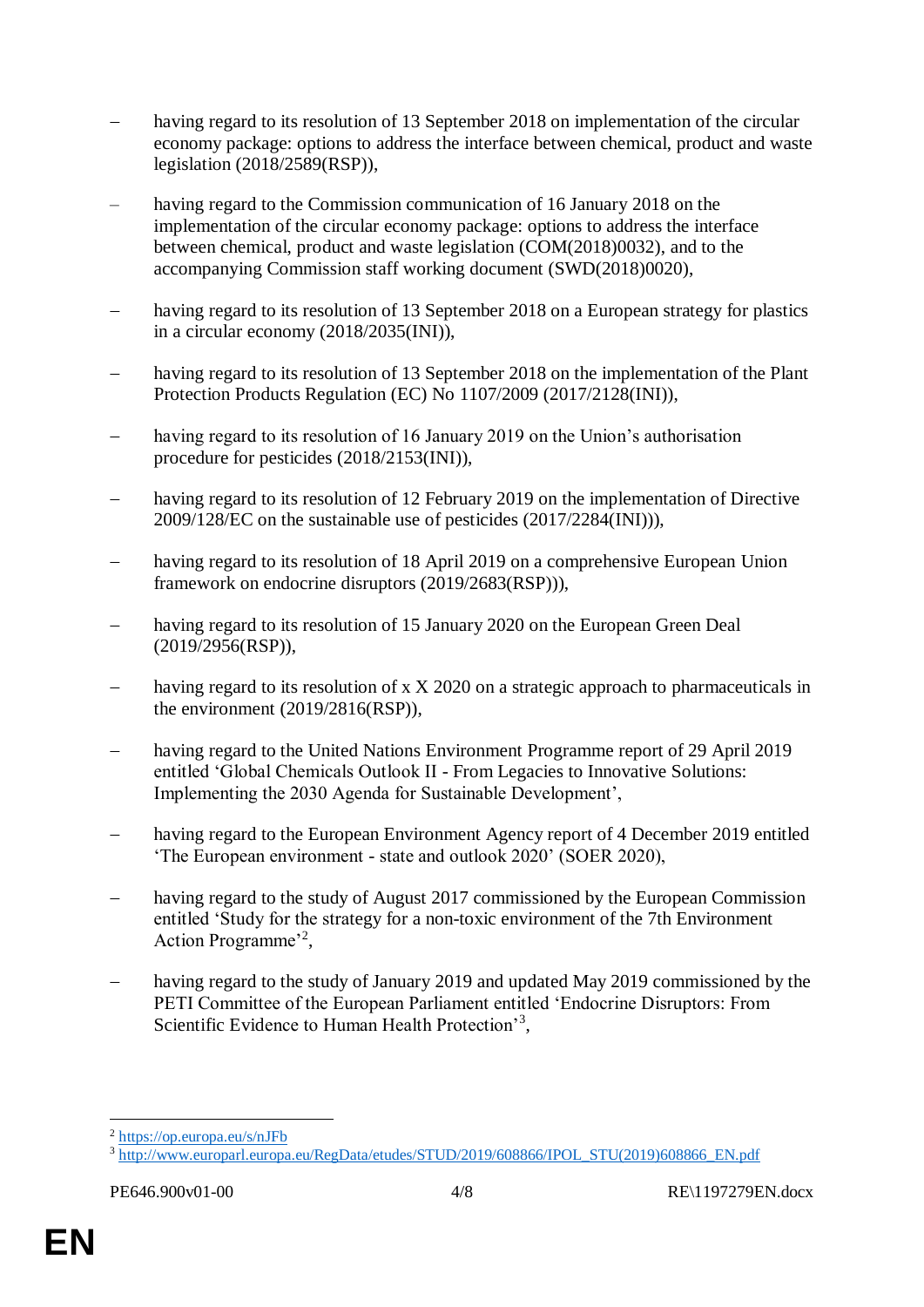- having regard to the question to the Commission on chemicals strategy for sustainability  $(O-000000/2019 - B9-0000/2019),$
- having regard to Rules 136(5) and 132(2) of its Rules of Procedure,
- having regard to the motion for a resolution of the Committee on the Environment, Public Health and Food Safety,
- 1. Welcomes the zero pollution ambition for a toxic-free environment;
- 2. Calls on the Commission to come up with a chemicals strategy for sustainability that effectively ensures a high level of protection of human health and the environment, minimising exposure to hazardous chemicals;
- 3. Stresses that the new strategy should be coherent with, and complementary to, the other policy objectives of the Green Deal;
- 4. Considers that the chemicals strategy should achieve coherence and synergies between chemicals legislation (e.g. REACH, CLP, POPs, mercury, plant protection products, biocides) and related Union legislation, including specific product legislation (e.g. toys, cosmetics, food contact materials, construction products, packaging), general product legislation (e.g. eco-design, eco-label), legislation on environmental compartments (e.g. water and air), as well as legislation on industrial installations (e.g. IED, Seveso III Directive);
- 5. Stresses that the chemicals strategy has to be aligned with the hierarchy of actions in risk management that prioritises exposure prevention, elimination and substitution over control measures;
- 6. Stresses that the strategy should fully reflect the precautionary principle and the polluter pays principle;
- 7. Highlights that the new chemicals strategy should be based upon robust and up-to-date scientific evidence and that subsequent regulatory action should be accompanied by impact assessments, taking into account the input of relevant stakeholders;
- 8. Reaffirms that all regulatory gaps in EU chemicals legislation should be closed and that the new chemicals strategy should effectively contribute to the rapid substitution of substances of very high concern and other hazardous chemicals, including endocrine disruptors, very persistent chemicals, neurotoxicants and immuno-toxicants, as well as tackling the combination effects of chemicals, nano-forms of substances and exposure to hazardous chemicals from products; reiterates that any ban of these chemicals should take all aspects of sustainability into account;
- 9. Underlines the need for a clear commitment to securing funds for improved research into safer alternatives and to promoting substitution of harmful chemicals, non-toxic production and sustainable innovation;
- 10. Reiterates the need to minimise animal testing with the help of new approach methodologies and calls for increased efforts and funds to this end with aim to

```
RE\1197279EN.docx 5/8 PE646.900v01-00
```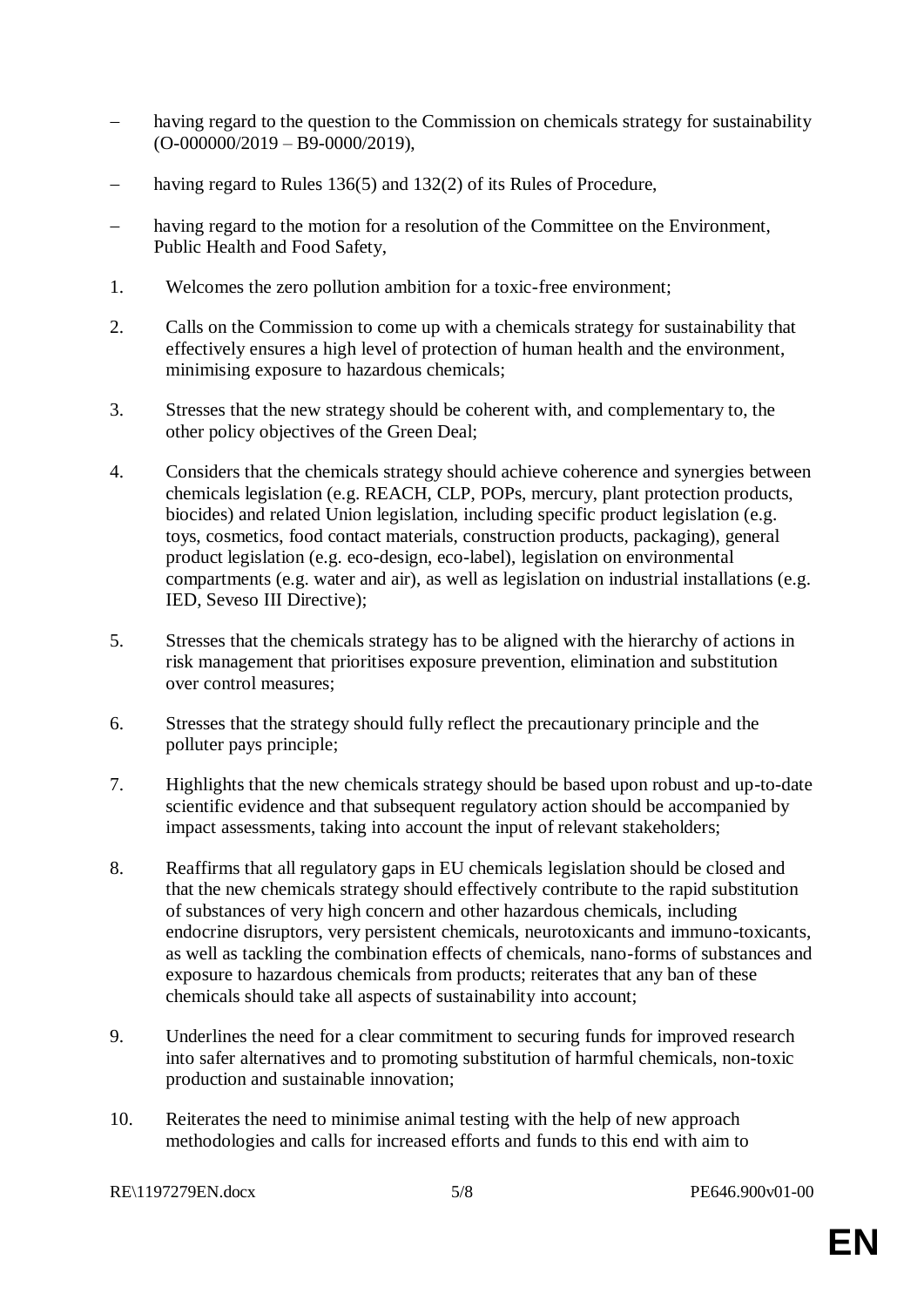establish non-animal based safety assessments in all relevant legislation, in addition to cosmetics; regrets that there are still barriers to the use and acceptance of alternative (non-animal) test methods for regulatory purposes, partially linked to gaps in the available test guidelines4, requests action to remedy this situation;

- 11. Considers that the strategy should extend the use of generic risk assessment across legislation;
- 12. Calls on the Commission to take all necessary action to ensure that combination effects are fully addressed across all relevant legislation, including the development of new test methods and the revision of data requirements, where necessary;
- 13. Welcomes the 'one substance one hazard assessment' principle in order to better use the resources of the Union's agencies and scientific bodies, avoid duplication of efforts, reduce the risk of diverging outcomes of assessments, speed up and bring consistency to chemicals regulation, and to ensure enhanced health and environment protection and a level playing field for industry;
- 14. Stresses the need for a more integrated approach towards assessing chemicals with similar hazard, risk or function as a group; calls therefore on the Commission to rely on a grouping approach more widely both in evaluation and in subsequent regulatory actions, to avoid regrettable substitution; stresses that the 'one substance – one hazard assessment' approach should not contradict nor prevent the development of a grouping approach to assess families as a whole;
- 15. Considers that regulatory measures are needed to protect vulnerable groups; calls on the Commission to adopt a cross-cutting definition of vulnerable groups, to adapt risk assessments and to align the protection of vulnerable groups throughout all chemical legislation;
- 16. Calls for the strategy to improve the implementation of REACH, with regard to registration, evaluation and authorisation; reiterates the principle of 'no data, no market'; calls for ensuring the mandatory updating of registration dossiers, based on latest available science; calls for transparency with regard to the compliance with registration obligations, and for giving explicit power to ECHA to withdraw registration numbers in case of continued non-compliance;
- 17. Considers that the evaluation of substances needs both to improve and speed-up;
- 18. Asks the Commission and the Member States to refrain from authorising substances and approving products with incomplete data sets about health and environment hazards;
- 19. Calls on the Commission to enable fast, efficient and transparent regulatory control of harmful chemicals, and to develop and implement an early warning system to identify new and emerging risks so as to ensure a rapid regulatory follow-up upstream;

<sup>1</sup> *<sup>4</sup>* Findings of the Fitness Check of the most relevant chemicals legislation (excluding REACH) and identified challenges, gaps and weaknesses' (COM(2019)264).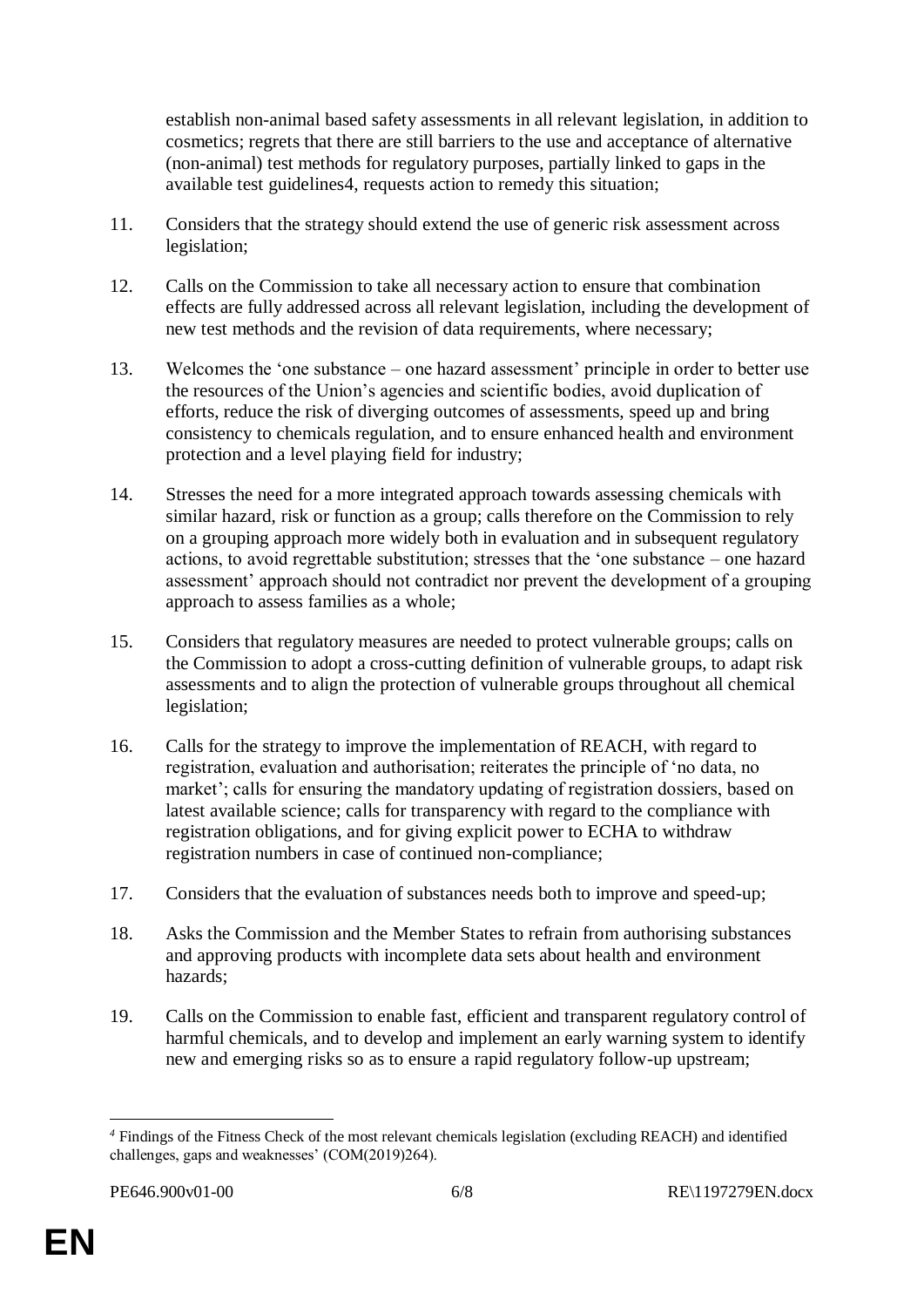- 20. Stresses that the legislation on food contact materials should be revised;
- 21. Is worried by the many inconsistencies in the Union legislation concerning PBTs/vPvBs as identified in the Fitness check; calls on the Commission to come up with a clear action plan and legislative proposals on how to address all persistent, bioaccumulative and toxic, as well as very persistent and very bioaccumulative, and persistent and mobile chemicals, across all relevant legislation and environmental media, including the action plan to phase-out all non-essential use of perfluoroalkylated substances (PFAS) as part of the chemicals strategy for sustainability;
- 22. Reaffirms its calls of 18 April 2019 for a comprehensive Union framework on endocrine disruptors (EDCs), in particular to adopt a horizontal definition based on the WHO definition for suspected EDCs, as well as for known and presumed EDCs in line with the classification of CMRs in the CLP Regulation, revise data requirements accordingly, effectively minimise overall exposure of humans and the environment to EDCs, make legislative proposals to insert specific provisions on EDCs into the legislation on toys and cosmetics to treat EDCs like substances that are carcinogenic, mutagenic or toxic for reproduction and to revise legislation on food contact materials to substitute EDCs;
- 23. Reaffirms its call of 14 March 2013 that EDCs should be regarded as non-threshold substances;
- 24. Calls on the Commission to introduce new hazard classes in the CLP Regulation (e.g. for EDCs);
- 25. Stresses that the chemicals strategy for sustainability should improve the assessment of complex substances (e.g. substances of unknown or variable composition (UVCBs)) and registration of polymers, notably by supporting ECHA to develop further the solutions already put in place (e.g. Substance Identity Profile); calls for the development of specific methods to assess this type of substances which allow for a solid scientific based approach and are practically applicable;
- 26. Calls for full implementation of the plant protection products (PPP) legislation; calls on the Commission to publish the results of the REFIT exercise of the PPP legislation as soon as possible; calls on the Commission to accelerate Europe's transition towards low-risk pesticides and reduce pesticide dependency to meet the objectives of the directive on Sustainable Use of Pesticides and support farmers in doing so;
- 27. Underlines the worrying delay in the delivery of the review programme and the need to ensure faster and comprehensive safety (re-)assessment of biocides active substances, co-formulants and entire products – including for endocrine disrupting properties –to ensure the protection of citizens health and the environment;
- 28. Underlines the importance of developing non-toxic material cycles; reaffirms that, in accordance with the waste hierarchy, prevention takes priority over recycling and that, accordingly, recycling should not justify the perpetuation of the use of hazardous legacy substances;